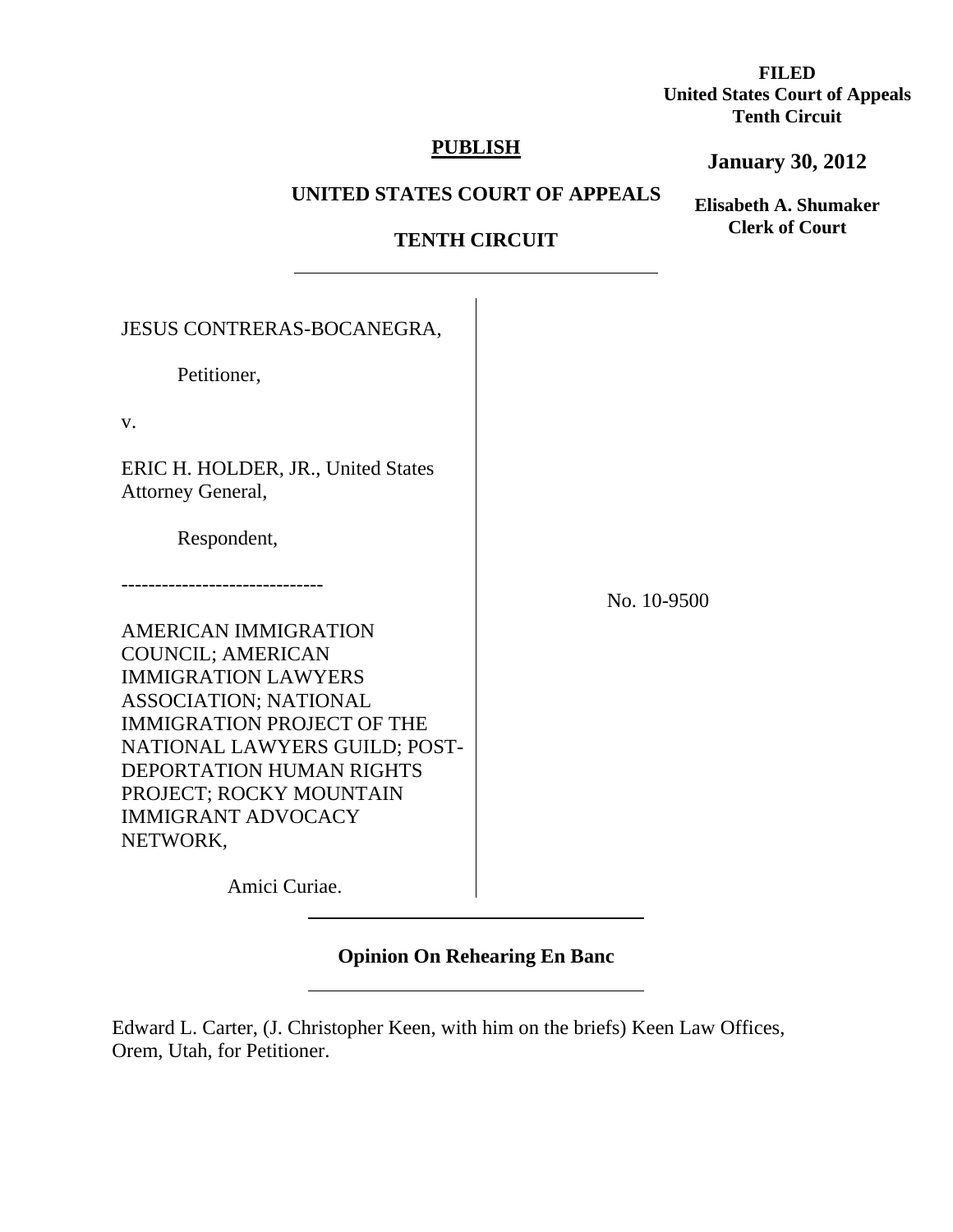Greg D. Mack, Senior Litigation Counsel, (Alison R. Drucker, Senior Litigation Counsel, with him on the brief) United States Department of Justice, Office of Immigration Litigation, Washington, D.C., for Respondent.

Trina A. Realmuto, National Immigration Project, Boston, Massachusetts, (Beth Werlin and Mary Kenney, American Immigration Council, Washington, D.C., with her on the briefs) for amici curiae.

## Before **BRISCOE**, **MCKAY**, **KELLY**, **LUCERO**, **MURPHY**, **HARTZ**, **O'BRIEN**, **TYMKOVICH**, **GORSUCH**, **HOLMES**, and **MATHESON**, Circuit Judges.

**LUCERO**, Circuit Judge.

 $\overline{a}$ 

 $\overline{a}$ 

 $\overline{a}$ 

 We granted en banc rehearing of this case to determine whether the so-called postdeparture bar regulation at 8 C.F.R. § 1003.2(d) remains valid in this circuit considering Congress' 1996 amendment to the Immigration and Nationality Act ("INA"). The amended Act grants noncitizens the right to file one motion to reopen their immigration proceedings. However, the Board of Immigration Appeals ("Board") contends that it lacks jurisdiction to consider motions to reopen filed by individuals who have already departed the United States, despite the fact that such a limitation appears nowhere in the statutory text.

 In Rosillo-Puga v. Holder, 580 F.3d 1147, 1156 (10th Cir. 2009), a divided panel of this court upheld the post-departure bar as an authorized exercise of the Attorney General's rulemaking authority. The panel in the case presently before us considered itself bound by that precedent. After Rosillo-Puga was decided, the tide turned, and six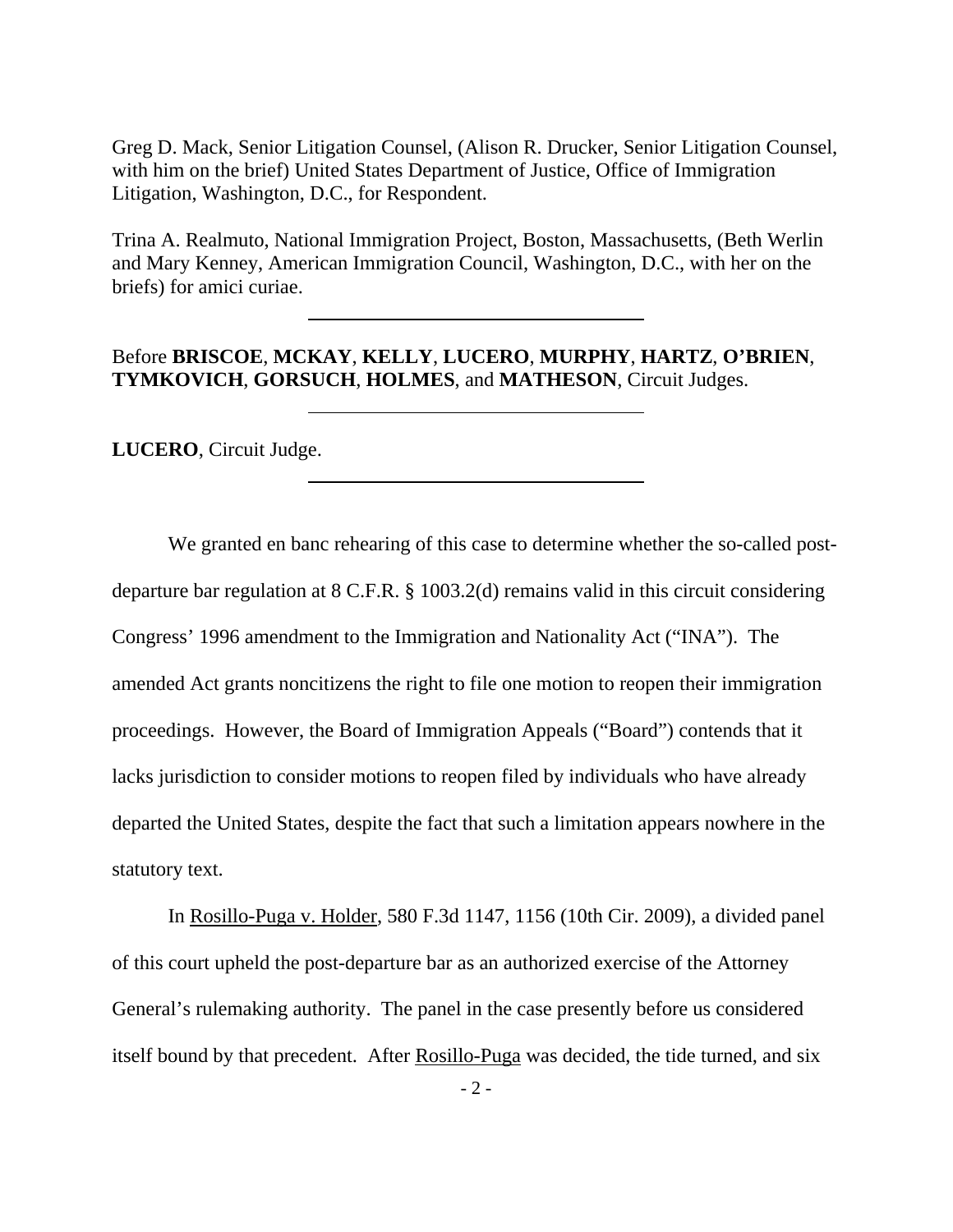circuits have consecutively invalidated the regulation. Rather than stand alone in upholding the post-departure bar, we choose to overturn Rosillo-Puga and its progeny. We hold that the subject regulation impermissibly interferes with Congress' clear intent to afford each noncitizen a statutory right to pursue a motion to reopen under 8 U.S.C. § 1229a(c)(7).

**I** 

 Jesus Contreras-Bocanegra, a native and citizen of Mexico, became a lawful permanent resident of the United States in 1989. Two years later, Contreras received a suspended jail sentence for attempted possession of a controlled substance. In 2004, the Department of Homeland Security detained Contreras<sup>1</sup> upon his return from a visit to Mexico and placed him in removal proceedings on the ground that his conviction rendered him inadmissible. An Immigration Judge ("IJ") ordered him removed from the United States, and the Board affirmed the order. This court subsequently denied Contreras' petition for review. See Contreras-Bocanegra v. Holder, 376 F. App'x 817, 823 (10th Cir. 2010).

A few days after the Board dismissed his appeal, the government removed Contreras to Mexico. Contreras obtained new representation and, from Mexico, filed a timely motion to reopen his removal proceedings based on ineffective assistance of

<sup>&</sup>lt;u>1</u> <sup>1</sup> We follow the petitioner's lead in referring to himself by his first surname only.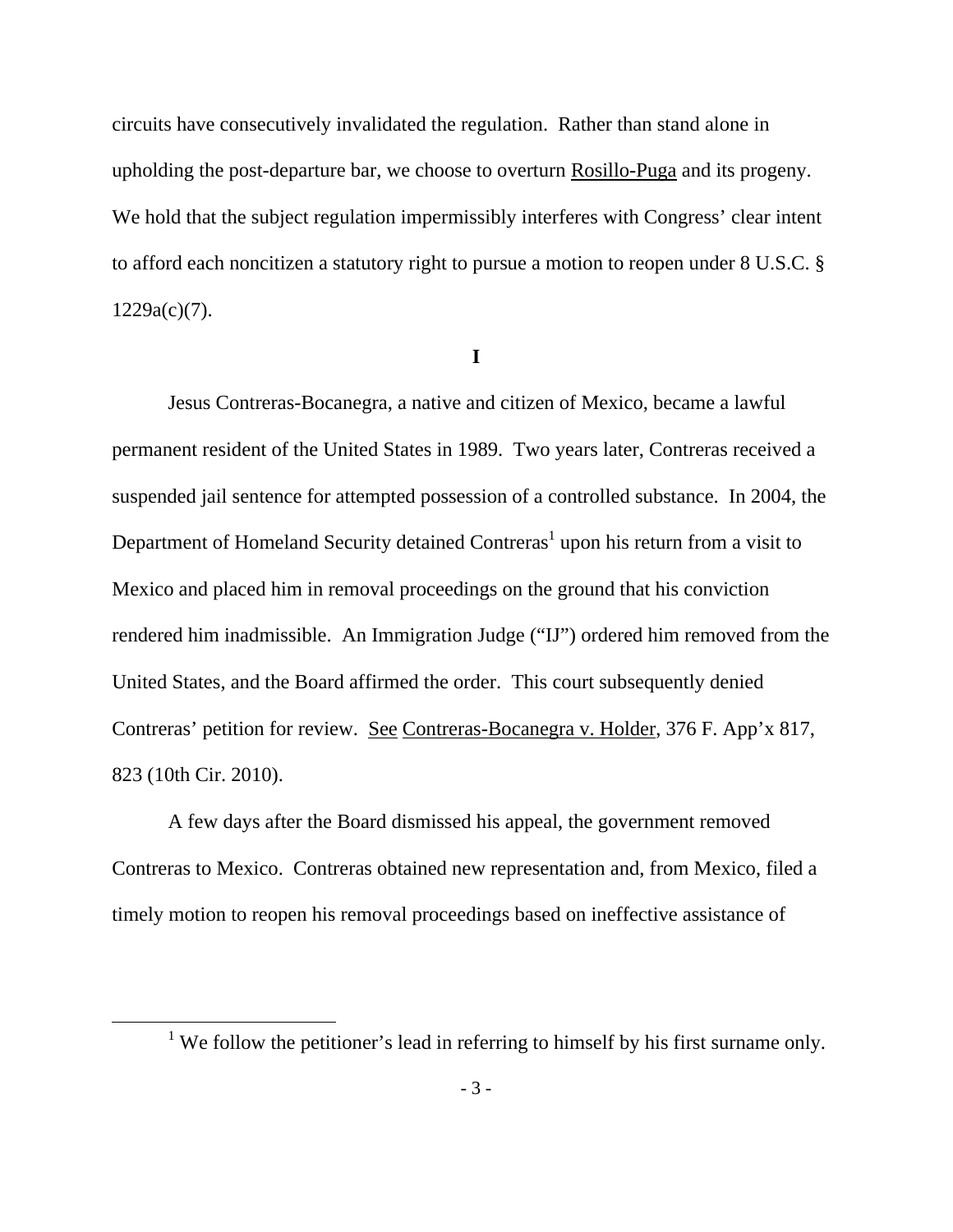counsel. $^2$  The Board denied Contreras' motion on jurisdictional grounds, concluding pursuant to the post-departure bar that it lacked authority to review a motion to reopen filed by a noncitizen outside of the United States.

 Contreras petitioned for review of the Board's decision, arguing that 8 C.F.R. § 1003.2(d) improperly curtails his right under 8 U.S.C. § 1229a(c)(7) to file a motion to reopen. As noted, the Contreras panel denied his petition, concluding that it was bound by circuit precedent to uphold the post-departure bar. Contreras-Bocanegra v. Holder, 629 F.3d 1170, 1172 (10th Cir. 2010) (relying on Rosillo-Puga, 580 F.3d at 1156). We then granted rehearing en banc to reconsider our decision in Rosillo-Puga.

### **II**

## **A**

For more than half a century, the motion to reopen was a creature of administrative prudence rather than a statutory right. Shortly after establishing the Board in the early 1940s, the Attorney General authorized it to reopen concluded immigration proceedings at its discretion. 8 C.F.R. § 90.9 (1941) (authorization to hear motions); 8 C.F.R. § 150.8 (1941) (discretion to reopen). In 1952, the Attorney General limited that discretion by prohibiting the Board from reviewing a motion to reopen "made by or in

 <sup>2</sup>  $2$  Contreras alleges his removal proceedings were marred by a series of errors by counsel. Although Contreras was eligible, his attorney did not apply for a waiver of removal. Contreras' attorney also neglected to serve proposed exhibits on opposing counsel; as a result, the IJ excluded this evidence. Most disturbingly, when Contreras appealed the IJ's removal order to the Board, his attorney failed to file an appellate brief.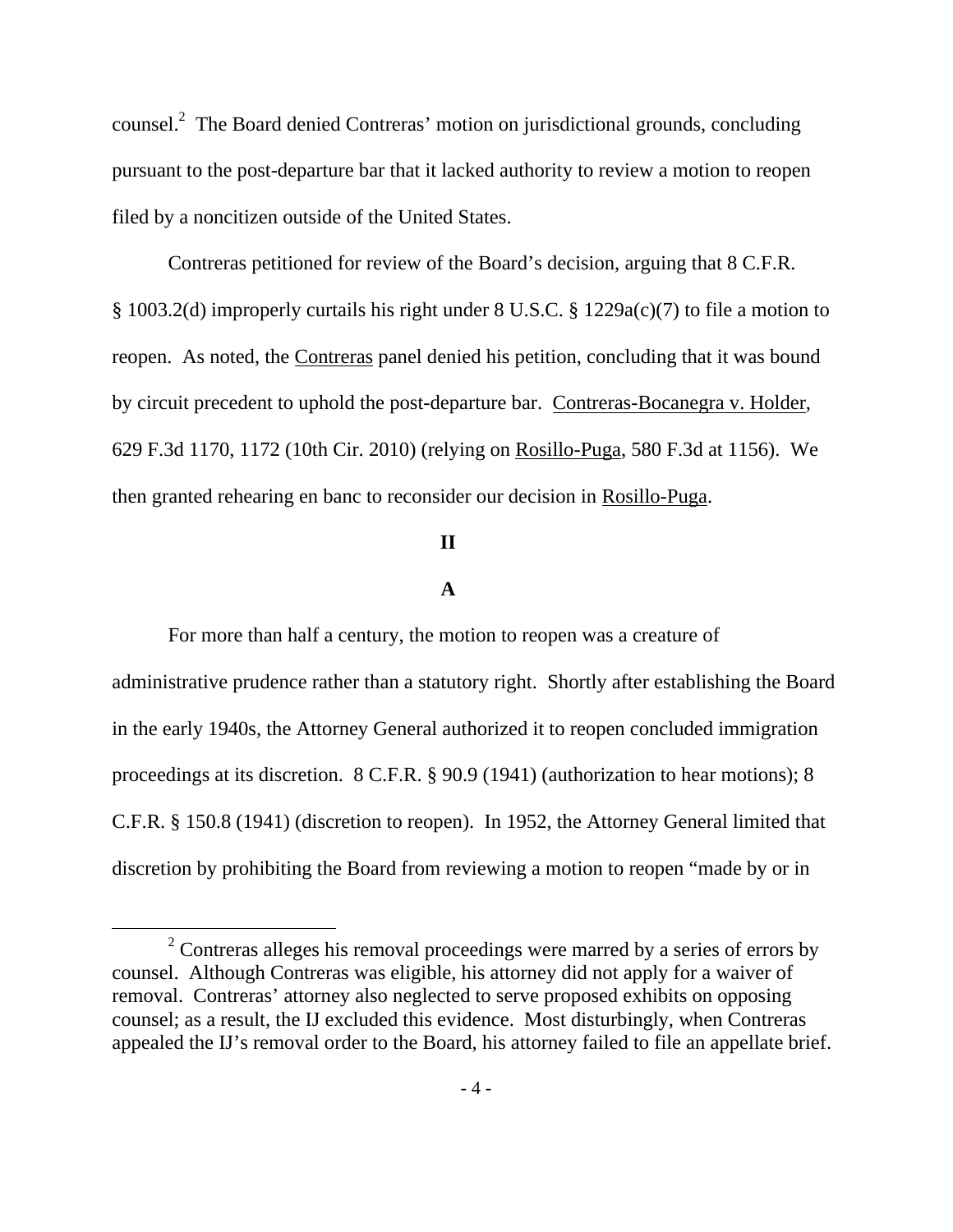behalf of a person who is the subject of deportation proceedings subsequent to his departure from the United States." 8 C.F.R § 6.2 (1952). The Attorney General later imposed evidentiary requirements on motions to reopen, see 8 C.F.R § 3.8(a) (1962), and restricted the number of and time for filing such motions, see 8 C.F.R. § 3.2(c)(2) (1997). Although the Attorney General has amended the motion to reopen regulation several times, the content of the post-departure bar remains substantially the same today. See 8 C.F.R. § 1003.2(d).

 When Congress amended the INA to provide federal courts of appeals with jurisdiction to review final orders of deportation in 1961, it created a statutory counterpart to the post-departure bar that precluded judicial review of removal orders of noncitizens who were not physically present in the country. Act of Sept. 26, 1961, Pub. L. No. 87- 301, § 5(a), 75 Stat. 650, 653 (1961) (codified at 8 U.S.C. § 1105a(c) (1964)) ("An order of deportation or of exclusion shall not be reviewed by any court if the alien . . . has departed from the United States after issuance of the order."). For the next three decades, departure from the United States thus ended all immigration proceedings, both administrative and judicial.

 The Illegal Immigration Reform and Immigrant Responsibility Act of 1996 ("IIRIRA") enacted two key changes to this scheme. First, Congress adopted several amendments to "expedite the removal of aliens." Kucana v. Holder, 120 S. Ct. 827, 838 (2010). IIRIRA mandated that the government deport noncitizens no later than 90 days after the entry of a removal order.  $8 \text{ U.S.C.} \$   $1231(a)(1)$ ; see also  $8 \text{ U.S.C.} \$ 

- 5 -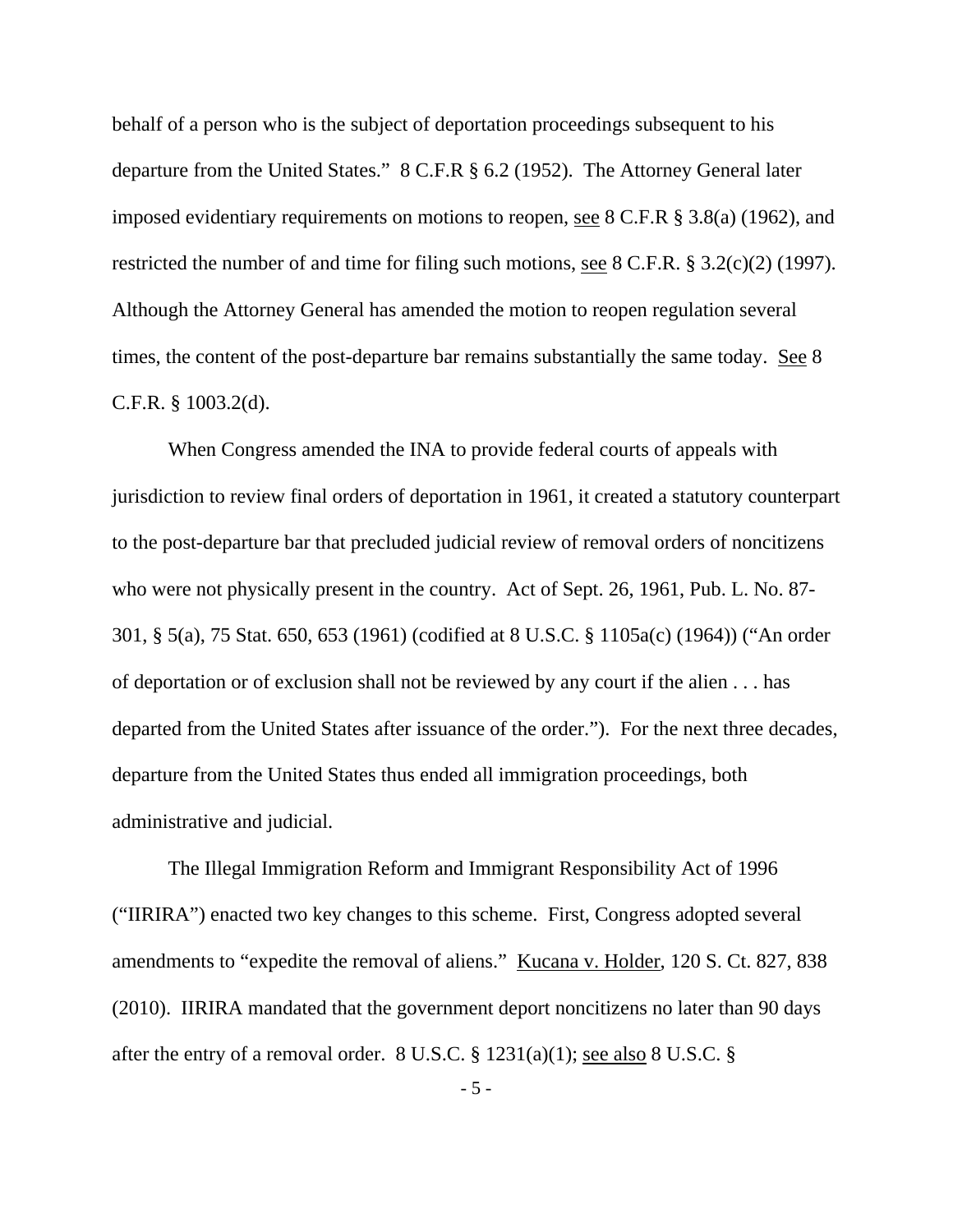$1229c(a)(2)(A)$ , (b)(2) (limiting voluntary departure period to 60 or 120 days). At the same time, Congress lifted the ban on post-departure judicial review, allowing noncitizens who had departed or been removed from the United States to seek review of their removal orders from abroad. See 8 U.S.C. § 1105a(c) (1996) (repealed).

 Second, IIRIRA codified the right to file one statutory motion to reopen. See 8 U.S.C. § 1229a(c)(7) ("An alien may file one motion to reopen proceedings under this section. . . ."). In the words of the Supreme Court, this change "transformed the motion to reopen from a regulatory procedure to a statutory form of relief." Dada v. Mukasey, 554 U.S. 1, 14 (2008). Congress also codified most of the pre-IIRIRA regulatory limitations on motions to reopen. See  $\S 1229a(c)(7)(A)$  (codifying the numeric limitations previously found at  $8$  C.F.R.  $\S 3.2(c)(2)$  (1997));  $\S 1229a(c)(7)(B)$  (codifying substantive and evidentiary requirements previously found at  $8 \text{ C.F.R } \S 3.2(c)(1) (1997))$ ;  $\S$  1229a(c)(7)(C)(i) (codifying the filing deadline formerly at 8 C.F.R.  $\S$  3.2(c)(2) (1997)). Notably, however, Congress did not codify the regulatory post-departure bar.

Nevertheless, when the Attorney General issued regulations implementing IIRIRA, it repromulgated the post-departure bar, placing a geographic limitation on the newly created statutory right to file a motion to reopen. See Inspection and Expedited Removal of Aliens; Detention and Removal of Aliens; Conduct of Removal Proceedings; Asylum Procedures, 62 Fed. Reg. 10,312, 10,321 (Mar. 6, 1997) (codified at 8 C.F.R. § 1003.2(d)). That regulation, currently in effect, commands: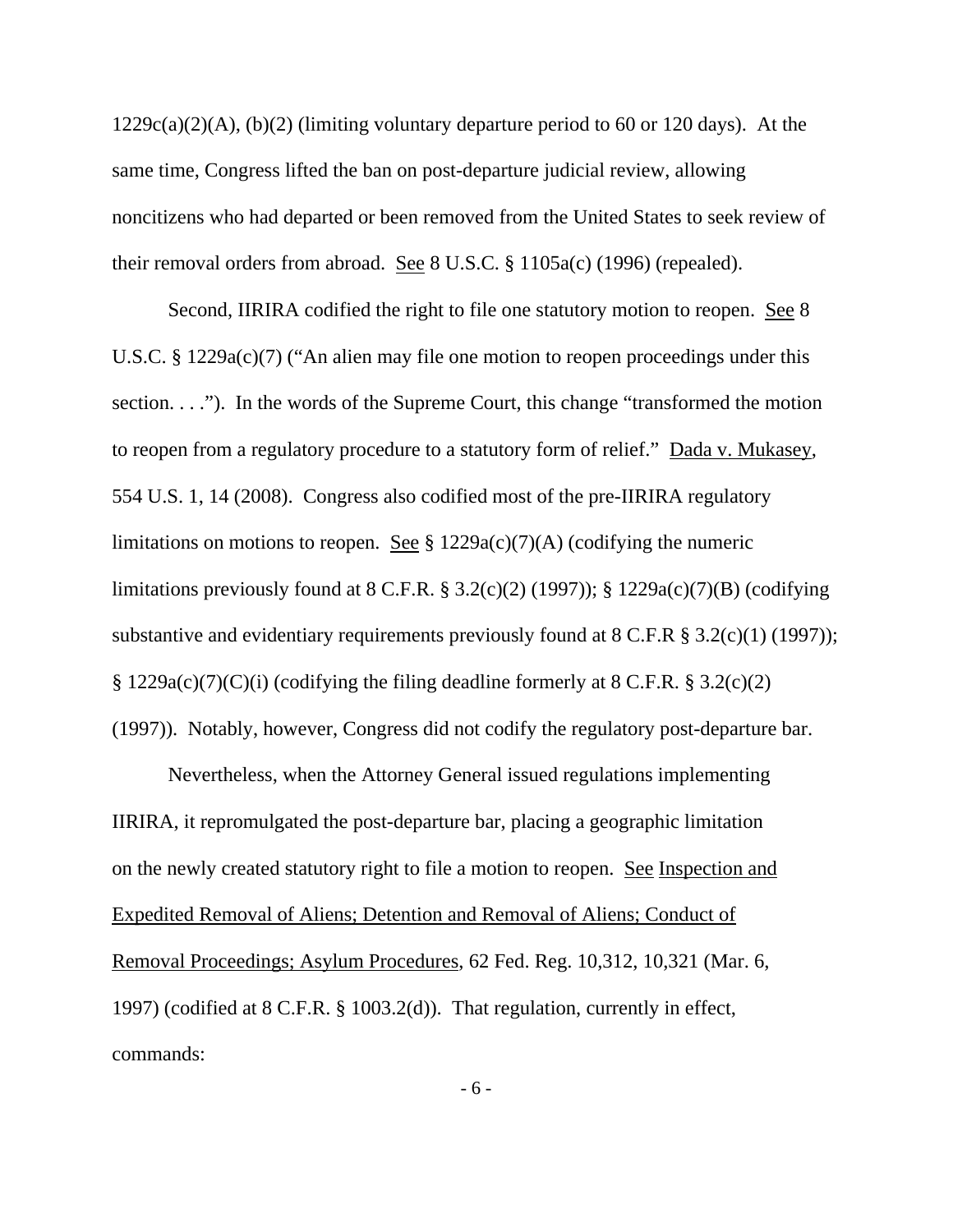A motion to reopen or a motion to reconsider shall not be made by or on behalf of a person who is the subject of exclusion, deportation, or removal proceedings subsequent to his or her departure from the United States. Any departure from the United States, including the deportation or removal of a person who is the subject of exclusion, deportation, or removal proceedings, occurring after the filing of a motion to reopen or a motion to reconsider, shall constitute a withdrawal of such motion.

8 C.F.R. §1003.2(d). Necessarily, we must determine the validity of this regulation's incursion into the statutory right to file a motion to reopen.

### **B**

 We first confronted this issue in Rosillo-Puga v. Holder, 580 F.3d 1147 (10th Cir. 2009). Rosillo-Puga filed a motion to reopen or reconsider his immigration case three years after his removal. The IJ denied his motion, relying on the post-departure bar, and the Board affirmed. Rosillo-Puga petitioned this court for review of the Board's decision, arguing that the post-departure bar was an invalid restriction on his statutory right to file a motion to reopen. We disagreed and held that the post-departure bar did "not contravene" § 1229a(c)(7). 580 F.3d at 1156.<sup>3</sup> We concluded that the statute was "not clear and unambiguous" as to whether a motion to reopen could be filed by a

 $\frac{1}{3}$ <sup>3</sup> Although we noted that Rosillo-Puga's long-delayed motion clearly fell outside the deadline prescribed by 8 U.S.C.  $\S$  1229a(c)(7), we did not rest solely on that basis. See 580 F.3d at 1158; see also id. at 1161 (O'Brien, J., concurring) (expressing a preference to rest on untimeliness grounds but joining the majority opinion to ensure resolution). Although Contreras' timely motion adheres to the requirements of § 1229a(c)(7), the panel in the instant case found itself bound by Rosillo-Puga's broader holding. Contreras-Bocanegra, 629 F.3d at 1172 ("Any factual distinction between our Rosillo-Puga line of cases and this case is not relevant to those prior cases' precedential value.").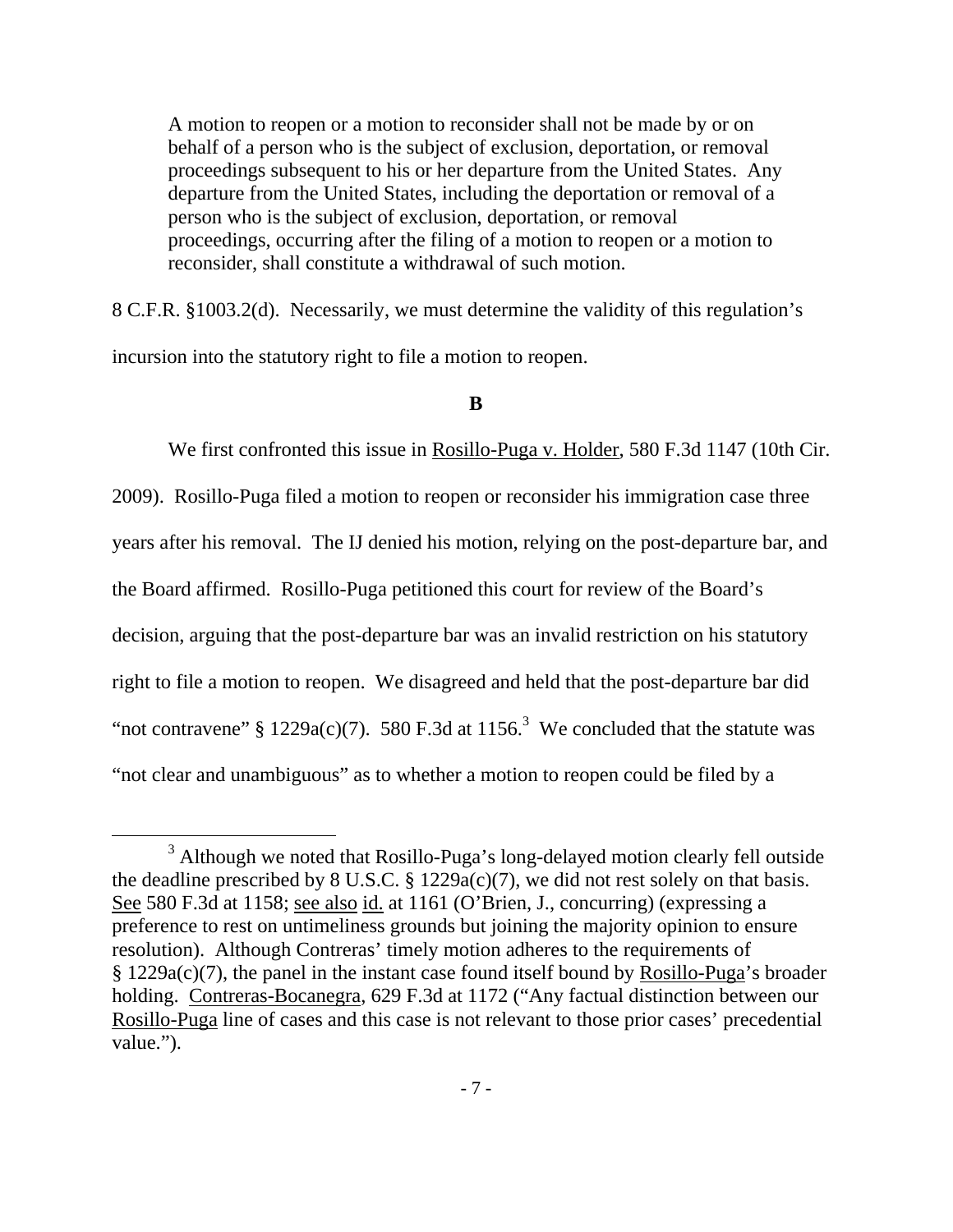departed noncitizen, and that the regulation's limitation was reasonable. 580 F.3d at 1156-57 (analyzing the issue under two-step test dictated by Chevron U.S.A v. Natural Res. Def. Council, Inc., 467 U.S. 837 (1984)); see also Mendiola v. Holder, 585 F.3d 1303, 1311 (10th Cir. 2009) (reaffirming Rosillo-Puga).

 When this court issued Rosillo-Puga, only one other circuit had addressed the validity of the post-departure bar regulation. See William v. Gonzales, 499 F.3d 329 (4th Cir. 2007) (invalidating the post-departure bar regulation).<sup>4</sup> In **Rosillo-Puga**, the panel majority agreed with the views of the dissenting judge in William and created a circuit split.

 Since that time, five additional circuits have entered into the fray, each aligning with the majority outcome in William. The Third and Ninth Circuits held, as the William court did, that the post-departure bar regulation is an impermissible interpretation of § 1229a(c)(7) under Chevron. See Prestol Espinal v. Att'y Gen., 653 F.3d 213, 217-24 (3d Cir. 2011); Martinez Coyt v. Holder, 593 F.3d 902, 905-07 (9th Cir. 2010).<sup>5</sup> The Sixth Circuit also determined that the post-departure bar regulation "cannot clear the first step of Chevron." Pruidze v. Holder, 632 F.3d 234, 240 (6th Cir. 2011) ("Congress left

 $\overline{4}$ <sup>4</sup> The Fifth Circuit had addressed a related but distinct question: whether the postdeparture bar impermissibly conflicted with a regulation that allows the Board to consider motions to reopen outside of the confines of  $\S 1229a(c)(7)$ . See Ovalles v. Holder, 577 F.3d 288 (5th Cir. 2009). That court answered in the negative, and expressly left open the question of whether the post-departure bar contravenes the statute. Id. at 299-300.

 $<sup>5</sup>$  The Ninth Circuit limited its holding to cases where the petitioner had been</sup> involuntarily removed. See Martinez Coyt, 593 F.3d at 907 n.3.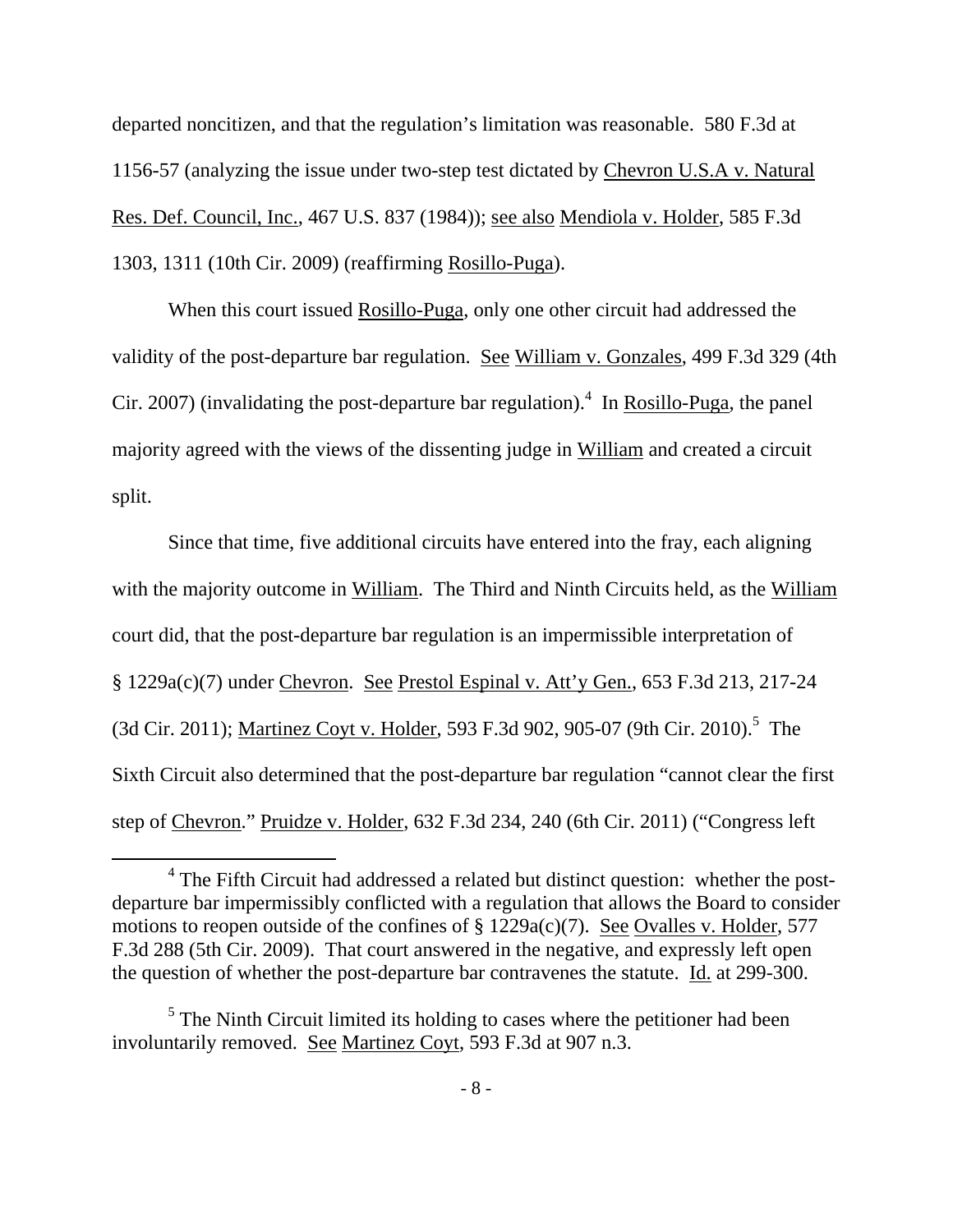no gap to fill when it empowered the agency to consider all motions to reopen filed by an alien.").

 In reaching this conclusion, the Sixth Circuit relied on the Supreme Court's recent instruction in Union Pacific Railroad v. Brotherhood of Locomotive Engineers, 130 S. Ct. 584, 596-98 (2009), that an administrative agency may not contract the jurisdiction granted to it by Congress. Pruidze, 632 F.3d at 240. Two other circuits, the Second and the Seventh, have invalidated the post-departure bar regulation based solely on Union Pacific. See Luna v. Holder, 637 F.3d 85, 100 (2d Cir. 2011); Marin-Rodriguez v. Holder, 612 F.3d 591, 594 (7th Cir. 2010).

 Because we now join the Third, Fourth, and Ninth Circuits in invalidating the post-departure bar under Chevron, we need not decide whether that regulation also violates the rule of Union Pacific. It is worth noting, however, that these inquiries may not be altogether separate. See Prestol Espinal, 653 F.3d at 218 n.4 ("Although the Supreme Court did not discuss Chevron in Union Pacific, it is not clear to us that the Chevron question and the jurisdictional question are entirely distinct."). Both analyses require us to ask whether Congress intended the Board to entertain motions to reopen filed by all noncitizens, including those who have departed from the United States.

### **III**

 To test whether an agency's regulation conflicts with its governing statute, we employ the two-step analysis mandated by Chevron. At the first step, we utilize "traditional tools of statutory construction" to ascertain whether "Congress had an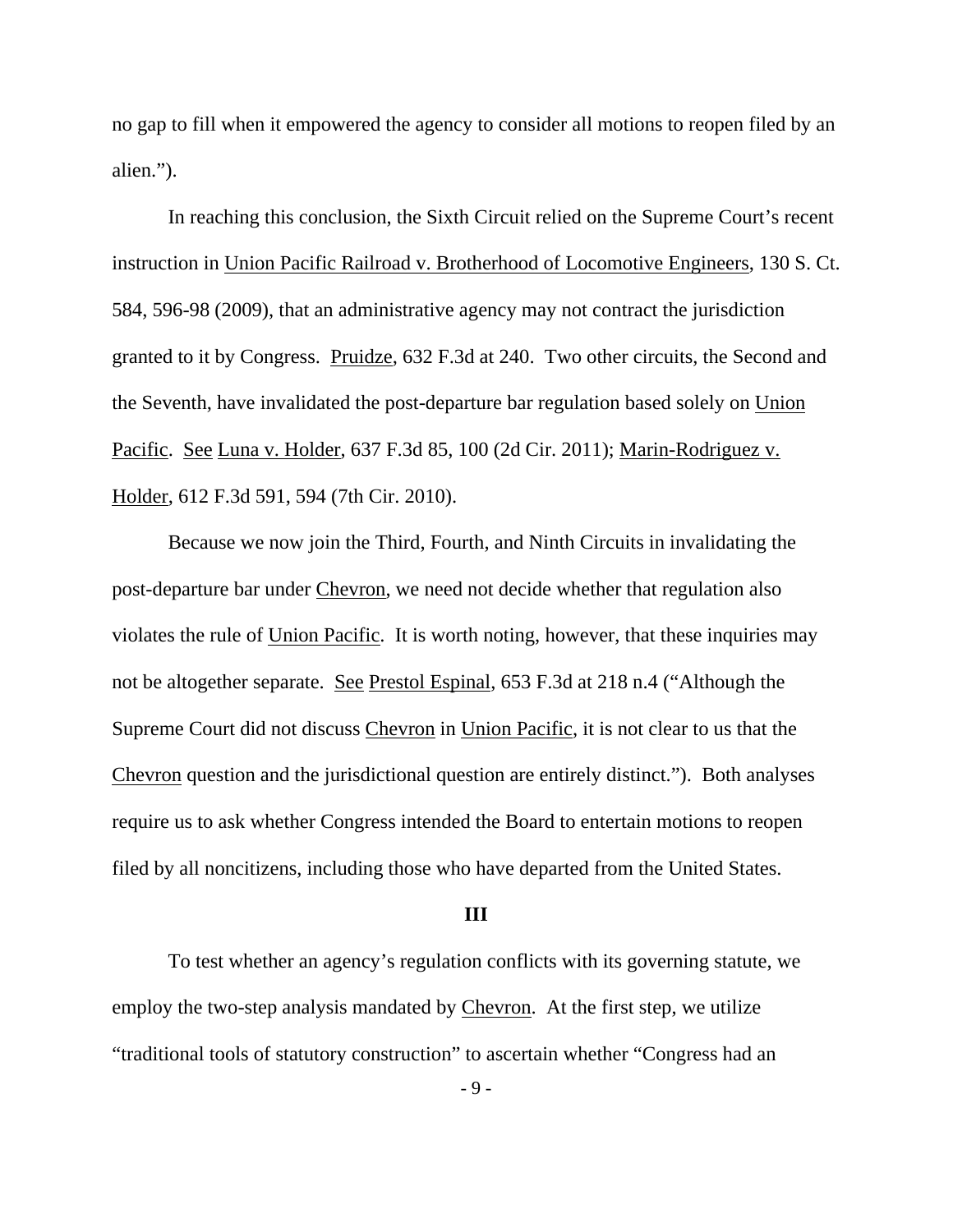intention on the precise question at issue." Chevron, 467 U.S. at 843 n.9. If Congress' intent is clear, "that is the end of the matter." Id. at 842. Only if "the statute is silent or ambiguous with respect to the specific issue," do we proceed to the next step of asking whether an agency's interpretation is "based on a permissible construction of the statute." Id. at 843.

### **A**

Section  $1229a(c)(7)(A)$  provides that "[a]n alien may file one motion to reopen proceedings." As the Supreme Court has observed, "the statutory text is plain insofar as it guarantees to each alien the right to file one motion to reopen." Dada, 554 U.S. at 15 (quotation omitted) (emphasis added). The language does not distinguish between noncitizens abroad and those in the United States. Rather, it refers unequivocally to the term "alien," defined elsewhere by the INA as "any person not a citizen or national of the United States." 8 U.S.C. § 1101(a)(3). Departed noncitizens are accordingly "a subset of the group (i.e. 'aliens') which [the statute] vests with the right to file these motions." William, 499 F.3d at 332. On its face, therefore, the statute "leaves no room for the postdeparture bar." Prestol Espinal, 653 F.3d at 218.

The structure of  $\S 1229a(c)(7)$  reinforces this plain-text reading. Although the statute limits a noncitizen's right to file for reopening in a number of specific ways, geography is not among those limitations. In fact, Congress codified every pre-IIRIRA regulatory limitation on filing a motion to reopen except the post-departure bar. See § 1229a(c)(7)(A) (numeric limitations); § 1229a(c)(7)(B) (substantive and evidentiary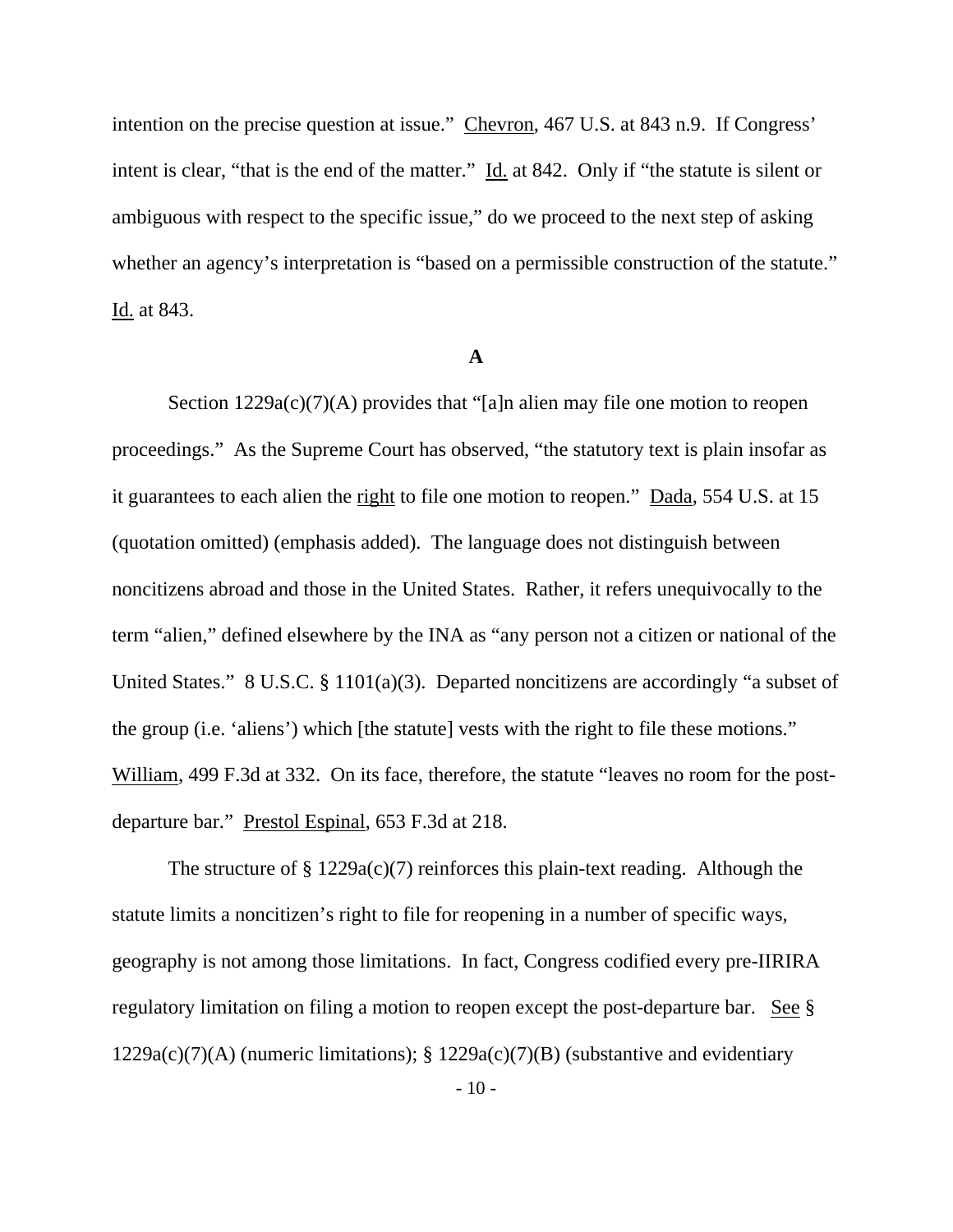requirements);  $\S 1229a(c)(7)(C)(i)$  (filing deadline). "As a general principle of statutory interpretation, if a statute specifies exceptions to its general application, other exceptions not explicitly mentioned are excluded." United States v. Goldbaum, 879 F.2d 811, 813 (10th Cir. 1989); see also United States v. Johnson, 529 U.S. 53, 58 (2000) ("When Congress provides exceptions in a statute, it does not follow that courts have authority to create others. The proper inference . . . is that Congress considered the issue of exceptions and, in the end, limited the statute to the ones set forth."). This principle is particularly pertinent in the IIRIRA context, given that Congress was undoubtedly aware of the pre-existing regulatory post-departure bar. By deliberately omitting that geographic exception to the rule that a noncitizen "may file one motion" to reopen, while codifying other exceptions, Congress signaled its intent that a noncitizen's physical location would not affect the statutory right.

 Congress' intent is further illuminated when we consider the overall amendment scheme. See Crandon v. United States, 494 U.S. 152, 158 (1990) ("In determining the meaning of the statute, we look not only to the particular statutory language, but to the design of the statute as a whole and to its object and policy."). As discussed above, the 1996 amendments "'inverted' certain provisions of the INA, encouraging prompt voluntary departure and speedy government action, while eliminating statutory barriers to pursuing relief from abroad." Martinez-Coyt, 593 F.3d at 906 (quoting Nken v. Holder, 129 S. Ct. 1749, 1755 (2009)). In particular, Congress scuttled the pre-IIRIRA norm that departure ended all legal proceedings by repealing the departure bar to judicial review.

- 11 -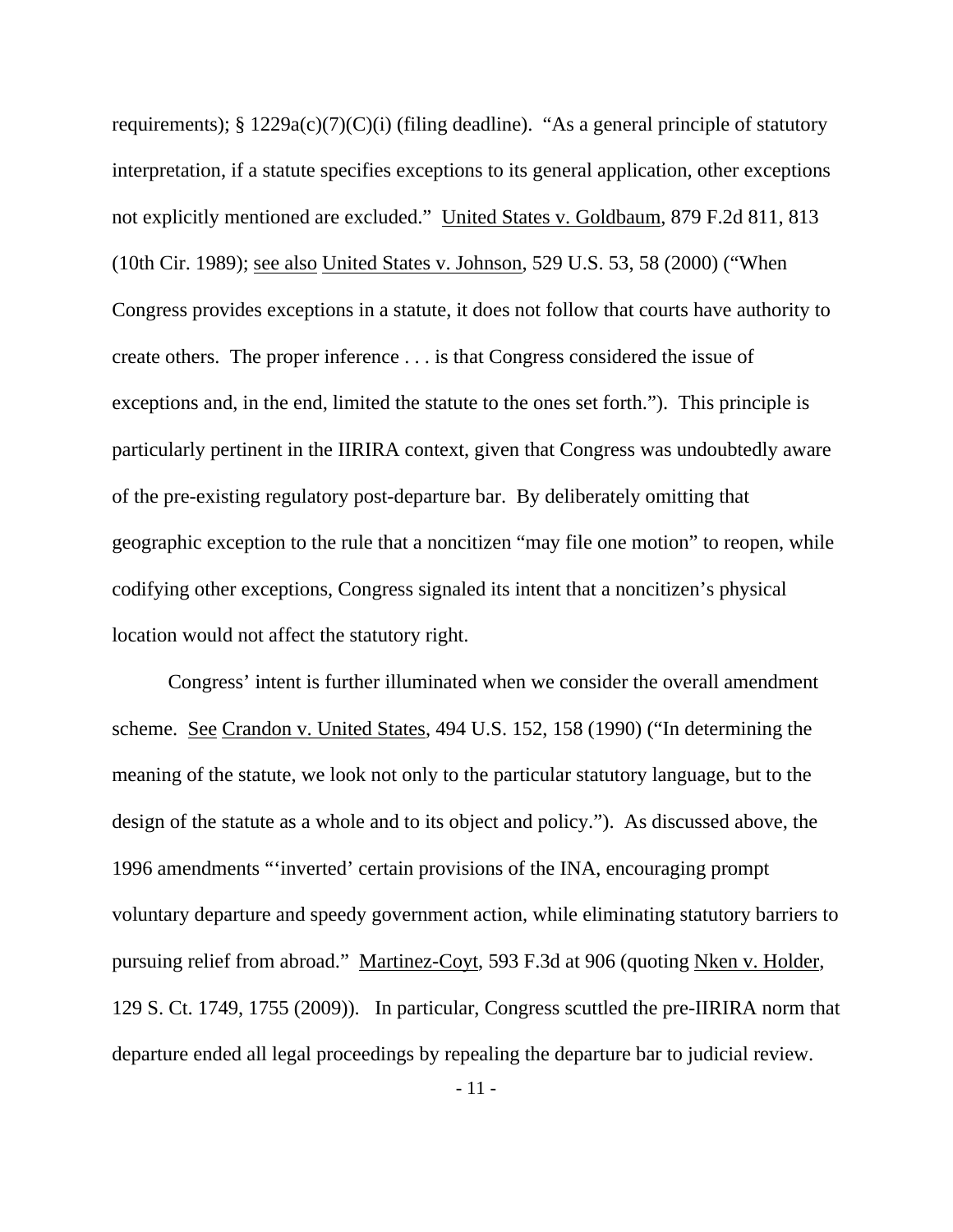See Marin-Rodriguez, 612 F.3d at 594. Congress also adopted a 90-day period for the government to effectuate removal, 8 U.S.C. § 1231(a)(1)(A), and gave noncitizens 90 days to file a motion to reopen their proceedings after a removal order.  $\S 1229a(c)(7)(C)$ . If we were to uphold the regulation, the Department of Homeland Security would be permitted—indeed, required—to unilaterally cut short the congressionally mandated filing period in almost every case. See Martinez-Coyt, 593 F.3d at 907 ("The only manner in which we can harmonize the [se] provisions . . . is to hold . . . that the physical removal of a petitioner by the United States does not preclude the petitioner from pursuing a motion to reopen."); see also Luna, 637 F.3d at 101 (concluding that the 90 day removal period is not in tension with the 90-day deadline for motions to reopen so long as noncitizens may pursue reopening from abroad).

 Thus, the overall thrust of IIRIRA bolsters the conclusion already compelled by text and statutory structure: Congress intended to provide each noncitizen the right to file one motion to reopen, regardless of whether he remains in or has departed from the United States. Because the post-departure bar regulation conflicts with Congress' clear intent, it cannot survive step one of the Chevron analysis.

#### **B**

The government nevertheless contends that the regulation should clear Chevron's first hurdle absent "express language repealing or displacing the Attorney General's rule." We disagree. Chevron does not require Congress to explicitly delineate everything an agency cannot do before we may conclude that Congress has directly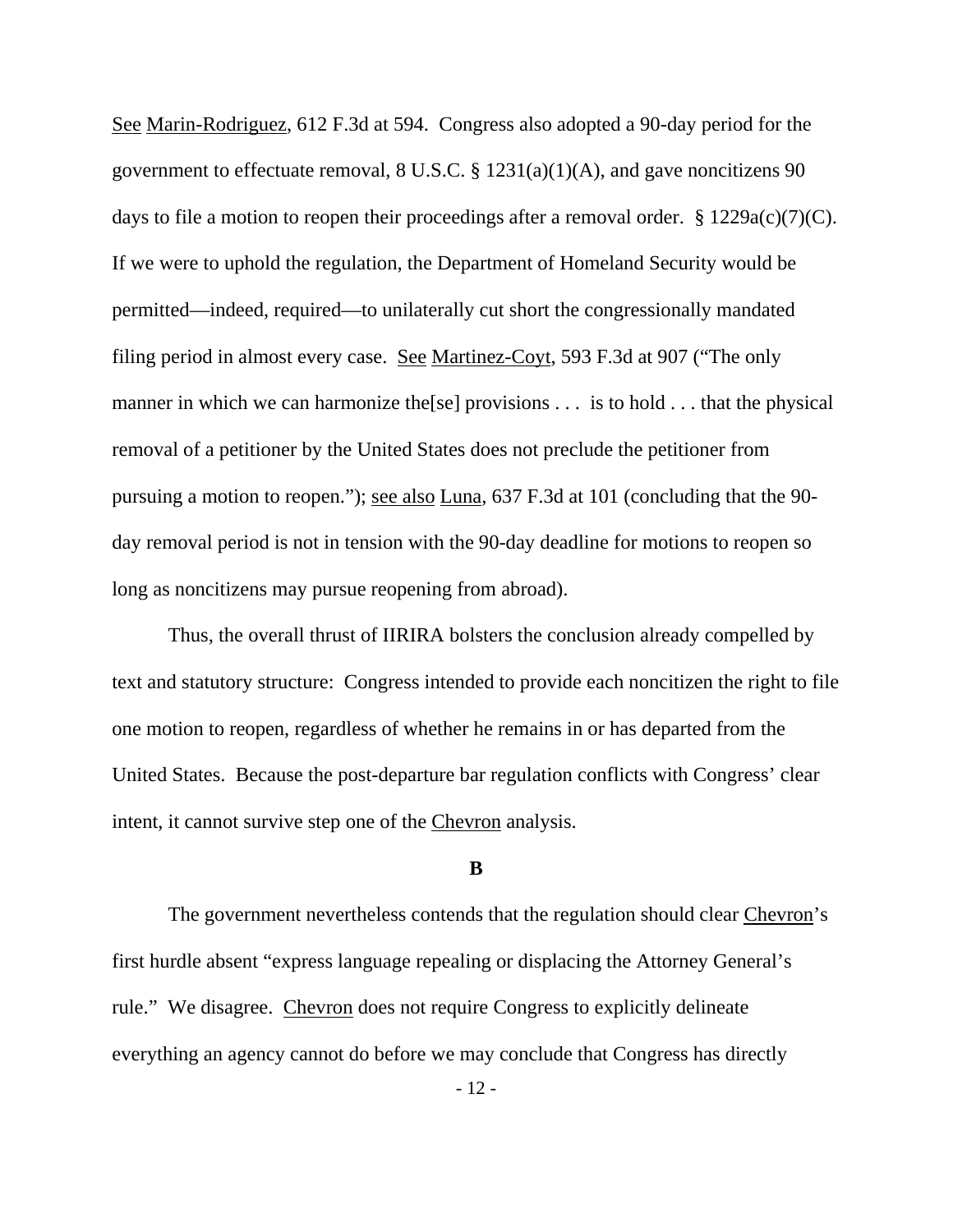spoken to the issue. Such a rule would "create an 'ambiguity' in almost all statutes, necessitating deference to nearly all agency determinations." Prestol Espinal, 653 F.3d at 220. To the contrary, Chevron empowers agencies to "fill statutory gaps, not to create them, and in this instance Congress left no gap to fill." Pruidze, 632 F.3d at 240. Rather, Congress provided every "alien" the right to file one motion to reopen.

 In Rosillo-Puga, we nonetheless determined that the post-departure regulation survived the first step of Chevron analysis because we expected Congress to "speak with greater clarity" when "overruling [a] long-held agency interpretation[] like the departure bar." 580 F.3d at 1157 (quoting William, 499 F.3d at 341 (Williams, C.J., dissenting)). The government presses the same argument in this appeal. Specifically, it points to Commodity Futures Trading Commission v. Schor for the proposition that "when Congress revisits a statute giving rise to a longstanding administrative interpretation without pertinent change, congressional failure to revise or repeal the agency's interpretation is persuasive evidence that the interpretation is the one intended by Congress." 478 U.S. 833, 846 (1986) (quotation omitted).

 To understand why Schor's clear-statement rule does not apply to this case, we return to the history of the post-departure regulation. When the Attorney General promulgated the bar in 1941, "Congress had not spoken about motions to reopen and thus it had said nothing that could give rise to an agency interpretation." Pruidze, 632 F.3d at 240. Accordingly, when Congress enacted  $\S 1229a(c)(7)$  as part of IIRIRA, it did not "revisit" or revise an existing statutory provision. Rather, it created—for the first time—

- 13 -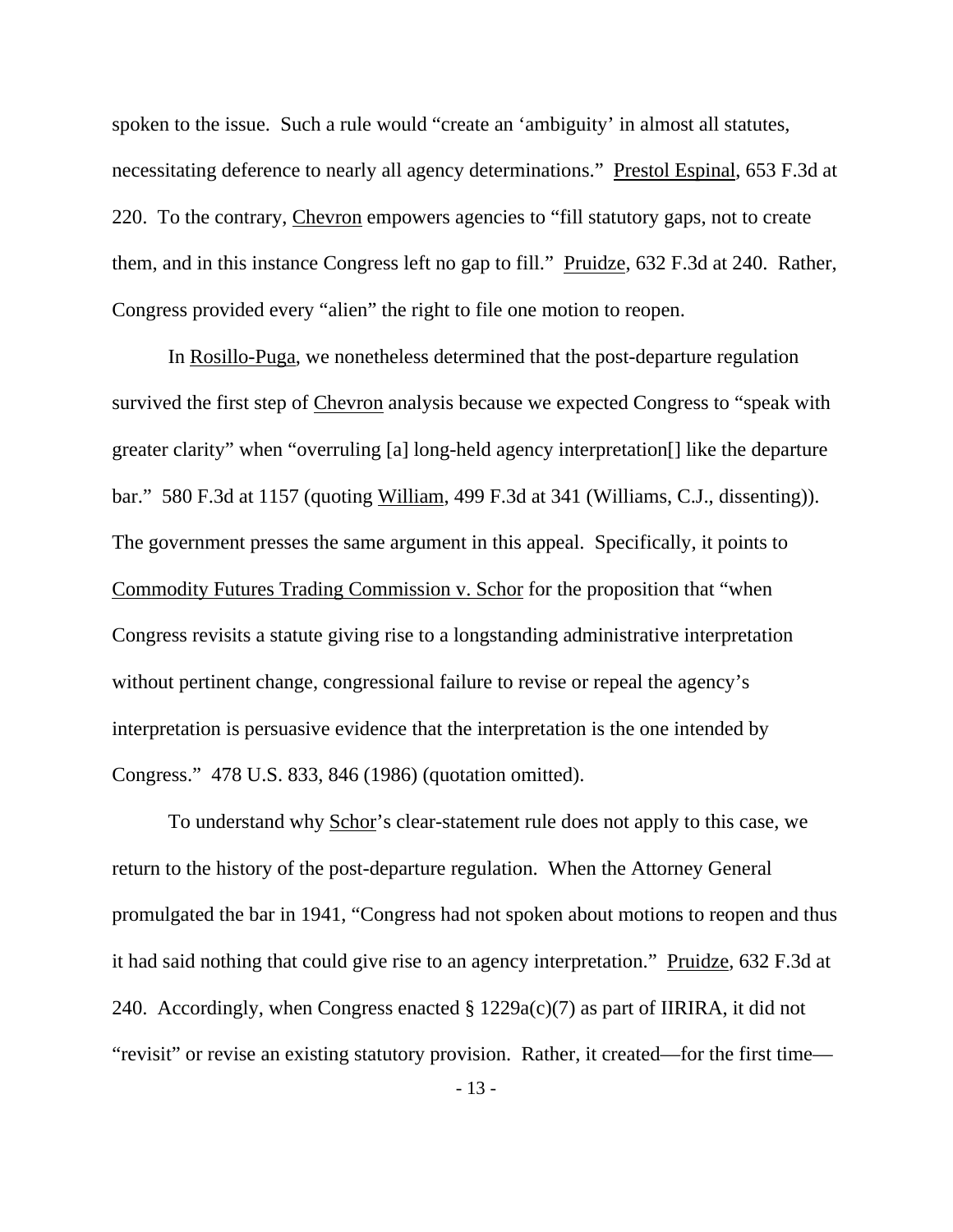a statutory right to file a motion to reopen subject to certain limitations. To require an express repeal of a discretionary regulation in this context would upend the fundamental principle that regulations should interpret statutes and not the other way around. When Congress legislates on a clean slate, it need not explicitly abrogate every related policy put in place by an agency. Instead, when faced with such a legislative overhaul, agencies should recalibrate their regulations to ensure they maintain a statutory basis. This the Attorney General has failed to do.

 The government further asserts that the motion to reopen statute as written—that is, without the geographic limitation imposed by the post-departure bar—conflicts with another provision of the INA,  $8 \text{ U.S. C} \$  $1182(a)(9)(A)(ii)$ . Section 1182 prohibits removed noncitizens from seeking admission into the United States within five, ten, or twenty years of the date of their departure or removal. Id. If §§ 1229a(c) and 1182(a)(9)(A) needed reconciling, the resultant ambiguity might require us to proceed to the second step of Chevron. But there is no tension between these provisions. When the Board grants a motion to reopen, this action vacates the underlying removal order and restores the noncitizen to her prior status. See Nken, 129 S. Ct. at 1759 n.1. As a result, the noncitizen is no longer subject to the reentry bar under  $\S 1182(a)(9)(A)$ . Further, our decision does not compel the Board or any other entity to grant motions to reopen filed by previously removed individuals; it merely requires that the Board consider them if they comply with the other requirements of  $\S 1229a(c)(7)$ .

The government additionally advances the view that the post-departure bar

- 14 -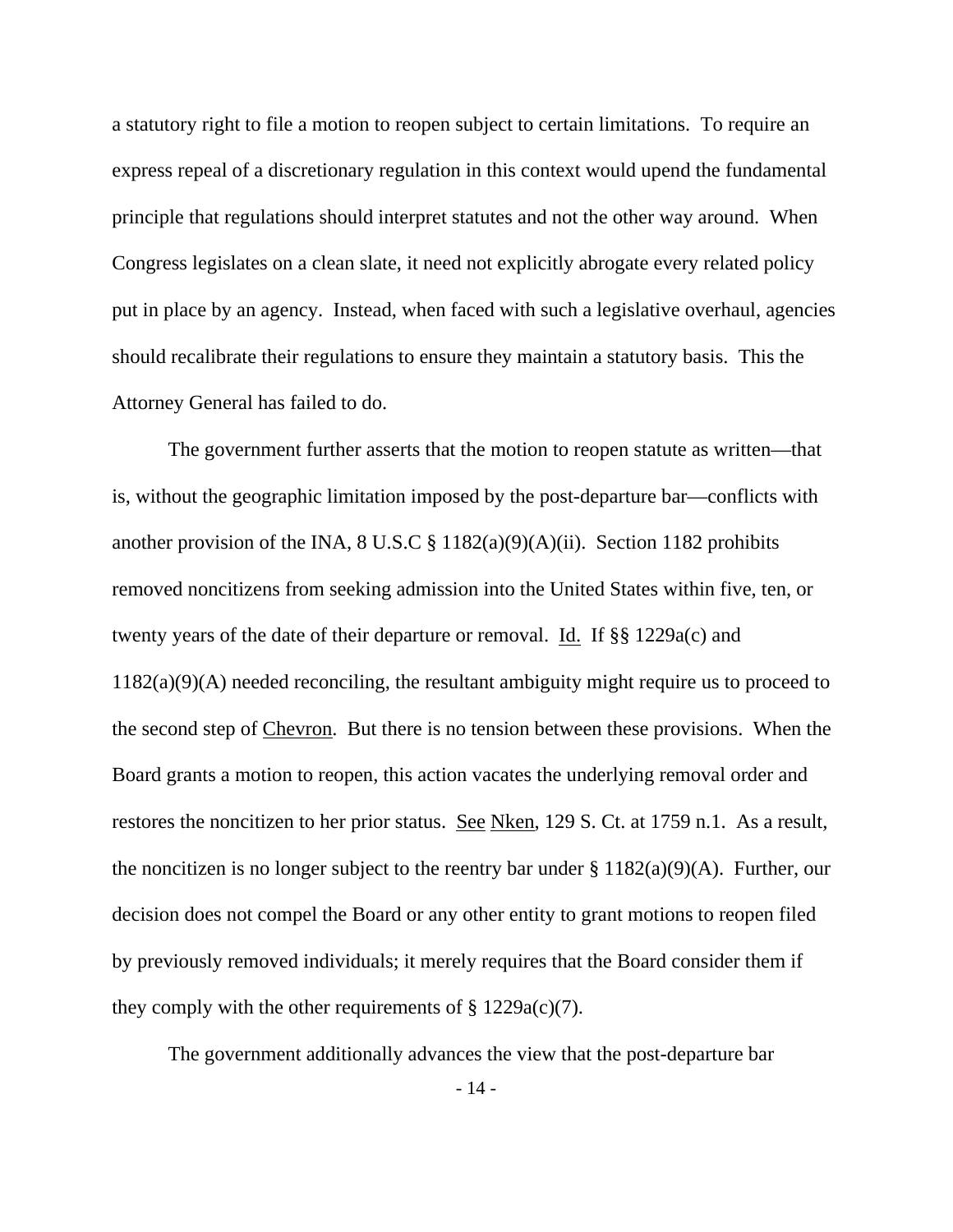regulation does not contravene the right codified in § 1229a(c)(7) because another provision of the Act allows departed noncitizens to reapply for admission into the United States. §  $1182(a)(9)(A)(iii)$ . Once readmitted, presumably, the noncitizen could file a motion to reopen removal proceedings. We do not see how this supposed "mechanism for relief" can save the post-departure bar from invalidation. As an initial matter, we are skeptical that a removed noncitizen could reapply for admission, be readmitted, and file a motion to reopen all before the 90-day deadline. More significantly, whether to allow a removed noncitizen to reapply for admission is entirely within the option of the Department of Homeland Security, and we will not condition an absolute statutory right on the vagaries of administrative discretion. Section 1182(a)(9)(A)(iii), therefore, cannot adequately safeguard a noncitizen's entitlement to file a motion to reopen.

 Finally, the government argues that the post-departure bar should be upheld as a categorical exercise of discretion, even though the Board has consistently characterized the regulation as jurisdictional, as it did in this case. See, e.g., Matter of Armendariz-Mendez, 24 I. & N. Dec. 646, 660 (B.I.A. 2008). While agencies have the power under certain circumstances to promulgate categorical rules that supplant individualized adjudication, see Lopez v. Davis, 531 U.S. 230, 241-42 (2001), we cannot uphold the Board's action on grounds not provided by the agency itself. See SEC v. Chenery Corp., 318 U.S. 80, 87 (1943); see also Pruidze, 632 F.3d at 240. More importantly, "an agency's authority to promulgate categorical rules is limited by clear congressional intent to the contrary. In other words, Lopez applies only when Congress has not spoken to the

- 15 -